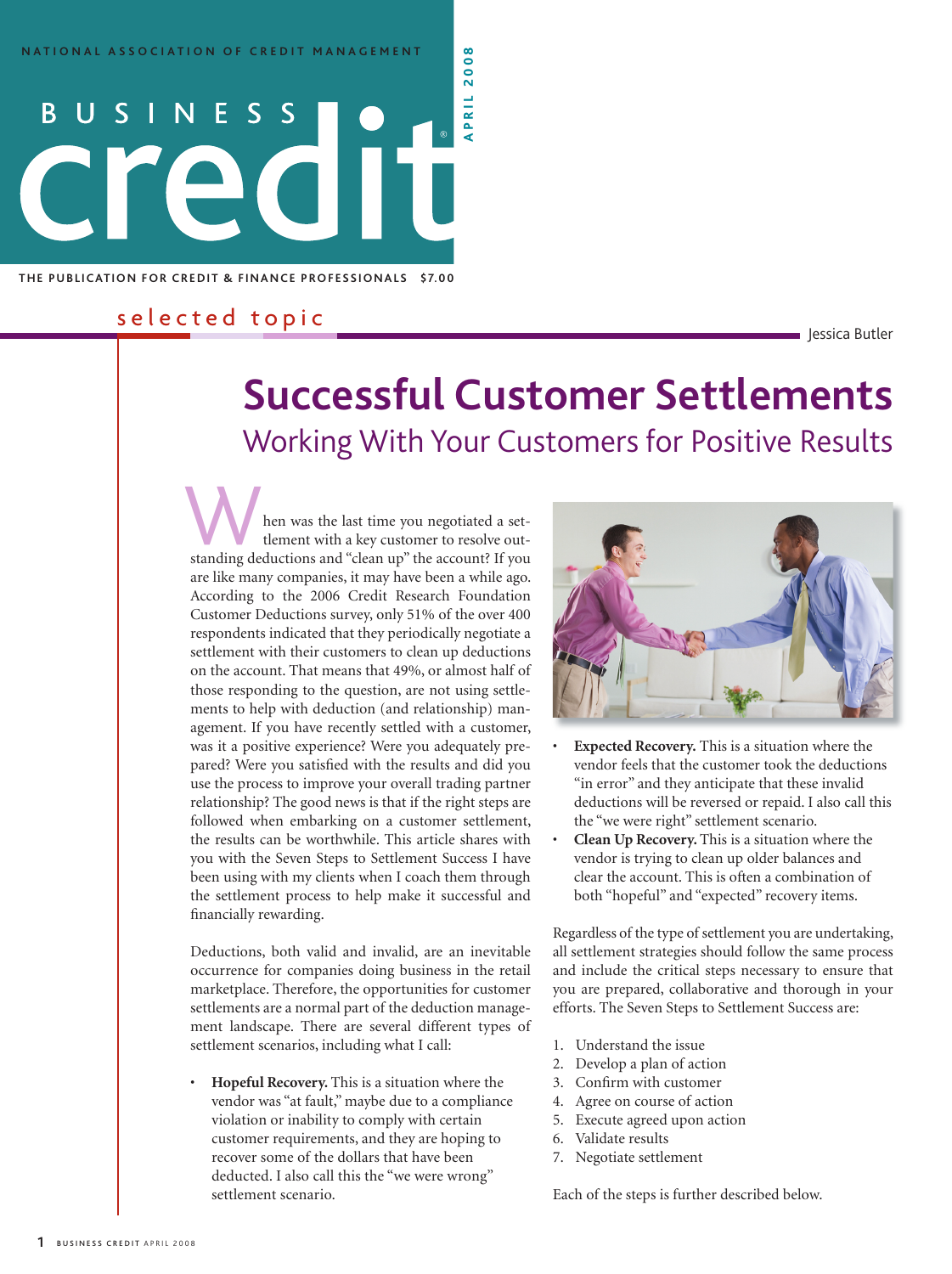### **1. Understand the Issue (aka What Is the Problem?)**

When thinking about a customer settlement, it is critical to make sure you understand the issue(s) involved that contributed to or caused the deductions. You may want to begin with a careful review of your customer's compliance requirements. You need to determine whether you were noncompliant with a customer requirement, in which case you were at fault, or whether the deductions were taken in error and are therefore invalid. If you determine that you were in fact noncompliant or were responsible for a compliance violation, you need to understand what happened and why this occurred (*this is important for Step 2*). If you believe that you were in compliance and that the deductions are invalid, you will need more than just knowing your side of the story. A fact-based analysis, including supporting documentation and a paper trail through the entire transaction, will be necessary to begin to build the case for a successful settlement. If possible, it is also beneficial to try to understand what might have happened during the process that resulted in the customer incorrectly taking the deduction(s) (e.g., is there something in the way they receive certain products which causes a receiving error resulting in an inaccurate shortage?). Once you have a thorough understanding of the issue(s) behind the deductions, you are ready to develop a plan of action.

## **2. Develop a Plan of Action (aka How to Fix/Show Innocence)**

If you determined during Step 1 that you were at fault, then it is time to put together a plan of corrective action. I strongly recommend that the first thing you do when developing your plan is create a cross-functional team. The team should include members from all departments within your organization that touch the issue. For example, if you determined that you had an issue with incorrect carton labels, you should include company representatives from AR, compliance, IT, warehouse and logistics on your team.

The team should meet routinely until you have come up with a plan to fix the problem or understand why it cannot be fixed. Be structured when developing your corrective action plan. Consider creating a formal task list listing each task to be completed, the responsible party and due dates. If you are unable to comply (even in the future), make sure you document your specific limitations and/or circumstances.

If you concluded during Step 1 that you were not at fault, prepare a packet of information to support your position. Select some sample transactions and collect all of the documents necessary to show you were in compliance. If possible, provide both summary and detailed information. You are now ready to present this to your customer.

### **3. Confirm With Customer (aka Does the Customer Agree?)**

If you were at fault and have put together a corrective action plan, now is the time to review it with your customer. The earlier in the process you can involve your customer and get them to understand your situation and buy in to your proposed solution, the better off you will be in the long run. While vendors often feel reluctant to involve their customers at this phase of the process, retailers have stated that the earlier they hear of a problem, the more inclined they are to work together with the vendor to fix it. Two major complaints that retailers have when you talk with them about their vendors' approach to deduction management are that (1) vendors take too long to talk with them about problems they are having and (2) vendors often ask for their money back before talking about how they will solve a problem. By involving your customers early on, they often take more of a vested interest in becoming part of your solution and the end results are an increased willingness to work with you once the problem is solved and an improved trading partner relationship.

Evaluate the pros and cons of meeting in person with your customer versus a phone meeting. I generally think that, if possible, a face-to-face meeting is preferable. Also, the higher the stakes, the stronger I feel about meeting in person. Make sure that the right players are involved from both organizations. Use the meeting to review your corrective action plan and get approval from your customer. Make any necessary adjustments and then following the meeting, send a written confirmation (email usually) summarizing the meeting results.

If you were not at fault, you need to review your sample supporting documentation with your customer. Consider providing them with this information prior to the meeting so that they can have a chance to look at it and familiarize themselves with the information. Confirm that the documentation proves your case and they reach the same conclusion that the deductions are invalid, or agree on any additional information required.

### **4. Agree on Course of Action (aka Finalize Plan)**

Once you have met with your customer and agreed on your overall corrective strategy, you are ready to finalize your action plan. As in Step 2, I strongly recommend that you create a cross-functional team to accomplish this. It is in this step that you take the plan you reviewed with your customer and break it down into smaller, specific, actionable items. See below for a sample format.

| #                                        | Action Item<br>Description | Responsibility | Initiation<br>Date | Due<br>Date | <b>Status</b> | Comments |  |
|------------------------------------------|----------------------------|----------------|--------------------|-------------|---------------|----------|--|
| <b>I. CUSTOMER X</b>                     |                            |                |                    |             |               |          |  |
| A. RESOLVE OPERATIONS/IT SHIPMENT ISSUES |                            |                |                    |             |               |          |  |
|                                          |                            |                |                    |             |               |          |  |
|                                          |                            |                |                    |             |               |          |  |

As part of your plan, formalize the process to monitor progress (e.g., weekly phone calls with the internal team).

### **5. Execute Agreed-upon Action (aka Do It!)**

If you were at fault, this is the part where you now have to do what you said you were going to do. This is the hard part, but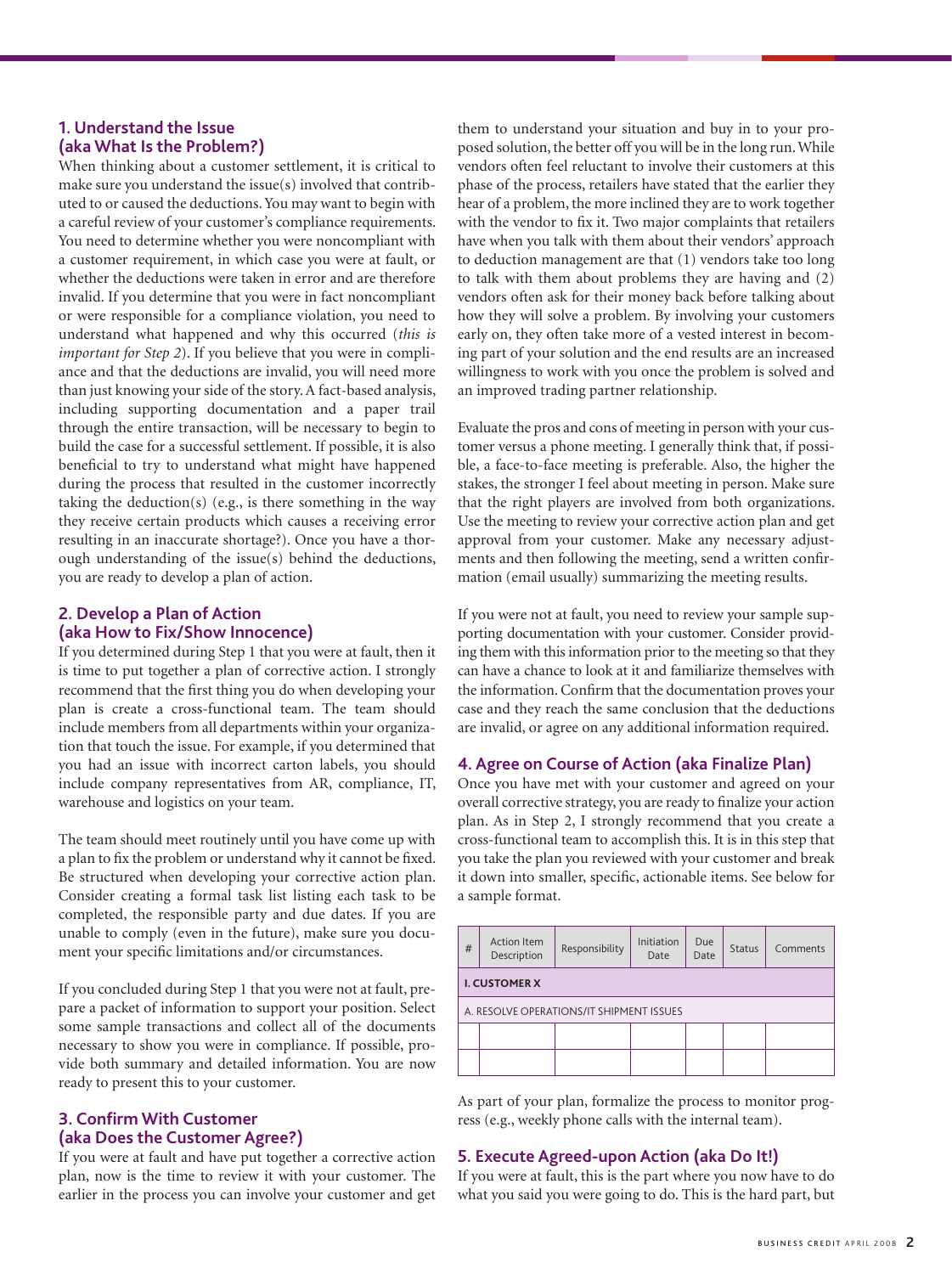| <b>Successful Customer Settlement Case Study</b> |                                                                                                                                                                                                                                                                                                                                                                                                                                                                                                                                                                                                                                                                                                                                                                                                                                                                                                                                                                                                                                                                                                                                                                                                                                                                                                                                                                                                                                                                                                                                                                                                                                                                                                                                                                                                                                                                                                                                                                                                                                                                                                                                                                                                                                                                                                                                                                                                                                                                                                                                                                                                                                                                                                                                                                                                                                                                                                                                                                                                                                                                                                                                                                           |  |  |  |  |
|--------------------------------------------------|---------------------------------------------------------------------------------------------------------------------------------------------------------------------------------------------------------------------------------------------------------------------------------------------------------------------------------------------------------------------------------------------------------------------------------------------------------------------------------------------------------------------------------------------------------------------------------------------------------------------------------------------------------------------------------------------------------------------------------------------------------------------------------------------------------------------------------------------------------------------------------------------------------------------------------------------------------------------------------------------------------------------------------------------------------------------------------------------------------------------------------------------------------------------------------------------------------------------------------------------------------------------------------------------------------------------------------------------------------------------------------------------------------------------------------------------------------------------------------------------------------------------------------------------------------------------------------------------------------------------------------------------------------------------------------------------------------------------------------------------------------------------------------------------------------------------------------------------------------------------------------------------------------------------------------------------------------------------------------------------------------------------------------------------------------------------------------------------------------------------------------------------------------------------------------------------------------------------------------------------------------------------------------------------------------------------------------------------------------------------------------------------------------------------------------------------------------------------------------------------------------------------------------------------------------------------------------------------------------------------------------------------------------------------------------------------------------------------------------------------------------------------------------------------------------------------------------------------------------------------------------------------------------------------------------------------------------------------------------------------------------------------------------------------------------------------------------------------------------------------------------------------------------------------------|--|--|--|--|
| The Company                                      | Interactive Software Manufacturer                                                                                                                                                                                                                                                                                                                                                                                                                                                                                                                                                                                                                                                                                                                                                                                                                                                                                                                                                                                                                                                                                                                                                                                                                                                                                                                                                                                                                                                                                                                                                                                                                                                                                                                                                                                                                                                                                                                                                                                                                                                                                                                                                                                                                                                                                                                                                                                                                                                                                                                                                                                                                                                                                                                                                                                                                                                                                                                                                                                                                                                                                                                                         |  |  |  |  |
| The Situation                                    | The company had a compliance problem with one of their key trading partners as evidenced by a large volume<br>of recurring deductions, which had been going on for over a year. The company had not been effective in trying<br>to understand the issues which were contributing to or causing these deductions. Total deduction dollars for<br>these issues had reached over \$1 million. The company had recently met with their customer to try to discuss<br>the deductions and settle the account. The retailer felt that the company was slow to react to this ongoing issue,<br>did not understand the underlying cause of the problems or have an idea of how to fix them going forward, so<br>the meeting did not go well.                                                                                                                                                                                                                                                                                                                                                                                                                                                                                                                                                                                                                                                                                                                                                                                                                                                                                                                                                                                                                                                                                                                                                                                                                                                                                                                                                                                                                                                                                                                                                                                                                                                                                                                                                                                                                                                                                                                                                                                                                                                                                                                                                                                                                                                                                                                                                                                                                                       |  |  |  |  |
| What They Did                                    | Following their meeting with the customer, the company decided to enlist some outside assistance to facilitate<br>collaboration, help them get to the root cause of the problems and work with them to negotiate a successful<br>settlement with their customer. In order to get a thorough understanding of the issues surrounding the deduc-<br>tions, a cross-functional compliance team was formed to analyze specific deductions and trace the problems<br>back to the source. The group worked as a team to try to understand what was causing the problems. As it<br>turned out, many of the underlying issues actually straddled or crossed the operations and IT departments.<br>While they had not been successful finding the root causes when they worked independently, when working as a<br>team, the problems became apparent. Once they felt they understood the issues, the team worked together to<br>formulate an overall plan of corrective action.<br>After their plan was documented, they held a conference call with their customer. They made sure that all<br>relevant parties were on the call (from the customer: AP, operations, EDI, buying office; from the company: AR,<br>operations, IT, sales). The company reviewed the results of their research and outlined their proposed approach<br>and timetable to resolve the issues. They asked for feedback and confirmation from the customer. The customer<br>agreed with the analysis and with a few minor changes, signed off on the approach and timeline presented.<br>Over the next four months, the company implemented corrective actions. The cross-functional compliance<br>team had weekly status updates and was tasked with executing the plan. During the course of the implementa-<br>tion, the plan was modified and tasks were changed as new information or results became available. The deduc-<br>tion manager had overall responsibility for the project and spent a good deal of time following up and keeping<br>everyone on task. When necessary, senior management was called upon to reinforce the priority of the project.<br>Once the corrective actions were put in place and internally tested, the company again worked with their cus-<br>tomer to identify test case orders to validate that the fixes were adequate. Since the customer had signed off<br>on the overall process in the beginning, they were very willing to work with the company on the testing. After<br>the tests were successfully completed, the company met with the customer to review the final results, confirm<br>that the fixes were successful and inquire about the next steps in a settlement discussion. At this meeting,<br>the customer expressed their appreciation with the customer and the time and effort they obviously put into<br>resolving the issues.<br>After both sides agreed on the items to be included in the settlement discussions, the negotiation began. It<br>was an extensive back-and-forth process involving multiple people at various levels within both organizations.<br>Patience, preparation and good negotiation skills were critical. |  |  |  |  |
| The Results                                      | The negotiation was ultimately elevated to the CFO/SVP sales within the company and the buying office at the<br>customer. The settlement amount reached was approved by both sides and each felt that it was fair and reason-<br>able. In addition, both felt that the relationship between the two was strengthened by the process.                                                                                                                                                                                                                                                                                                                                                                                                                                                                                                                                                                                                                                                                                                                                                                                                                                                                                                                                                                                                                                                                                                                                                                                                                                                                                                                                                                                                                                                                                                                                                                                                                                                                                                                                                                                                                                                                                                                                                                                                                                                                                                                                                                                                                                                                                                                                                                                                                                                                                                                                                                                                                                                                                                                                                                                                                                      |  |  |  |  |
| Lessons Learned                                  | • Don't procrastinate - deal with issues as soon as possible<br>• Collaborate with your customer - getting their buy-in up front is essential<br>• Pay attention to detail - check your work (and everyone else's)<br>• Make sure you have senior management support<br>· Get all necessary departments involved<br>• Be prepared to follow up with everyone<br>• Consider using outside assistance                                                                                                                                                                                                                                                                                                                                                                                                                                                                                                                                                                                                                                                                                                                                                                                                                                                                                                                                                                                                                                                                                                                                                                                                                                                                                                                                                                                                                                                                                                                                                                                                                                                                                                                                                                                                                                                                                                                                                                                                                                                                                                                                                                                                                                                                                                                                                                                                                                                                                                                                                                                                                                                                                                                                                                       |  |  |  |  |